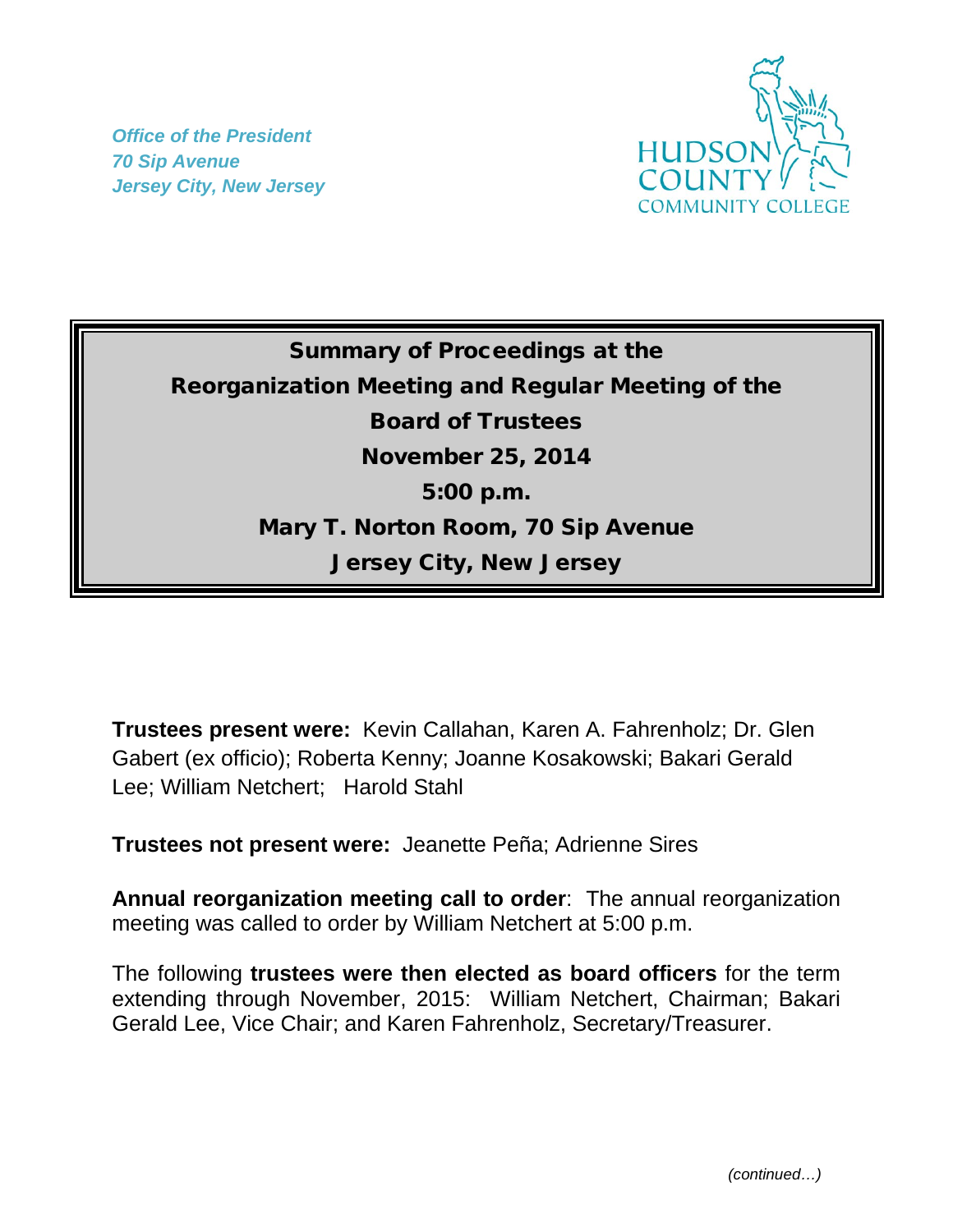Chairman Netchert announced the appointments to the following trustees committees.

## *MEMBERS OF STANDING COMMITTEES AND AD HOC COMMITTEES OF THE BOARD OF TRUSTEES FOR 2015.*

| <b>STANDING COMMITTEES:</b>                                                                                                                                                                                                                                                                                                                                                                                                                          |                                                                                                                                                                                                                                                           |
|------------------------------------------------------------------------------------------------------------------------------------------------------------------------------------------------------------------------------------------------------------------------------------------------------------------------------------------------------------------------------------------------------------------------------------------------------|-----------------------------------------------------------------------------------------------------------------------------------------------------------------------------------------------------------------------------------------------------------|
| <b>EXECUTIVE COMMITTEE</b><br><b>William Netchert (Chair)</b><br><b>Bakari Lee (Vice Chair)</b><br>Karen Fahrenholz (Secretary & Treasurer)<br><b>ACADEMIC &amp; STUDENT AFFAIRS COMMITTEE</b><br>Karen Fahrenholz (Chair)<br><b>Roberta Kenny</b><br>Jeannette Peña<br><b>Adrienne Sires</b><br><b>CAPITAL PROJECTS ADVISORY COMMITTEE</b><br><b>William J. Netchert (co-Chair)</b><br><b>Adrienne Sires (co-Chair)</b><br><b>Bakari Gerard Lee</b> | <b>PERSONNEL</b><br>Joanne Kosakowski (Chair)<br><b>Kevin Callahan</b><br><b>Karen Fahrenholz</b><br><b>Harold Stahl</b><br><b>COLLEGE COMMENCEMENT COMMITTEE</b><br><b>Bakari Lee, Trustee Liaison to College Committee</b><br><b>FOUNDATION LIAISON</b> |
| <b>Harold Stahl</b>                                                                                                                                                                                                                                                                                                                                                                                                                                  | <b>Karen Fahrenholz</b>                                                                                                                                                                                                                                   |
| <b>FINANCE COMMITTEE</b><br><b>Bakari Lee, (Chair)</b><br><b>Kevin Callahan</b>                                                                                                                                                                                                                                                                                                                                                                      | AD HOC Committees will be formed as needed.                                                                                                                                                                                                               |

**The board then approved its regular meeting schedule through November, 2015.**  Meetings were set for January 20, February 17, March 10, April 14, May 12, June 9, August 11, September 15, October 13, and November 24.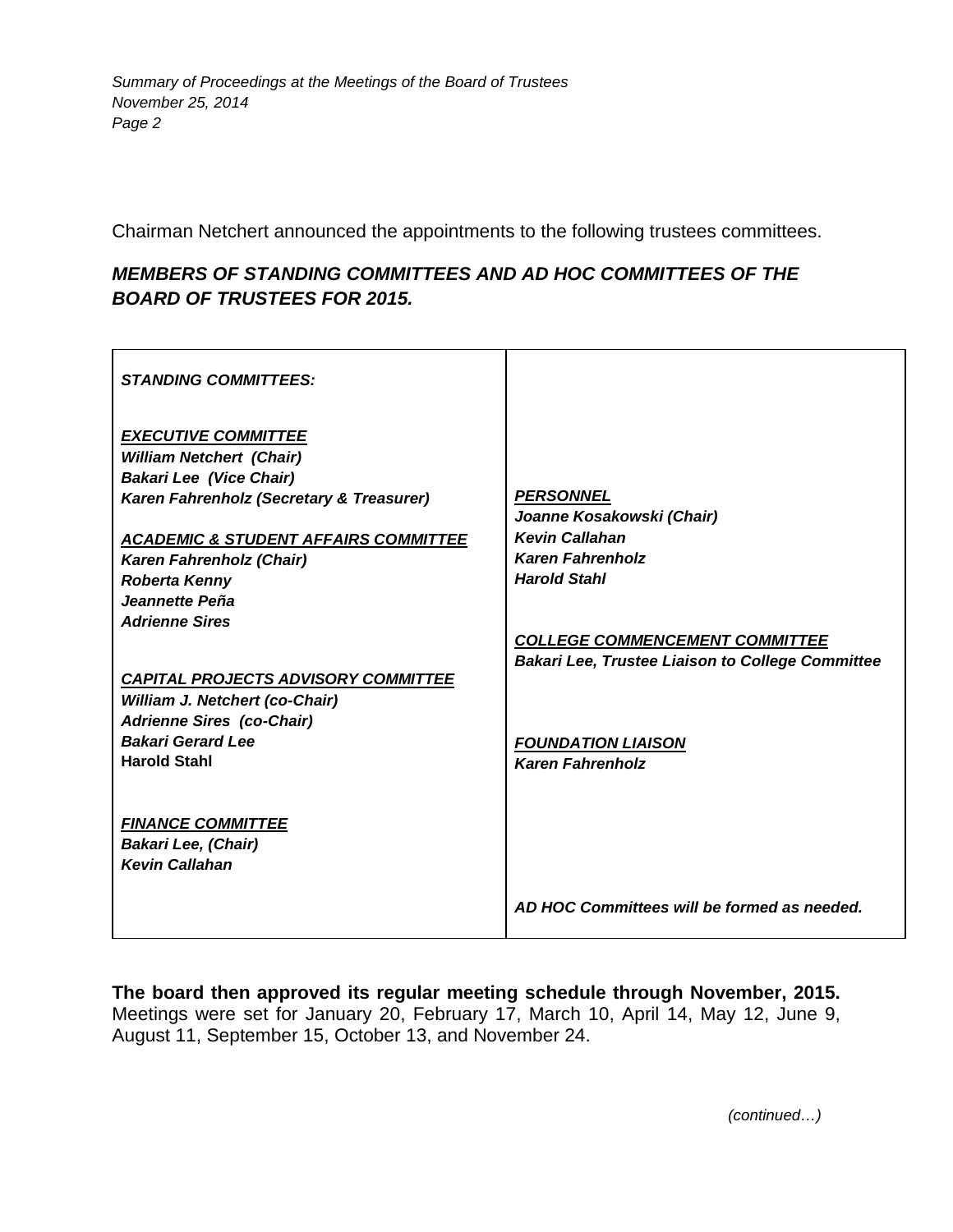The reorganization meeting was then adjourned and the trustees immediately reconvened to conduct its **regular monthly business meeting**.

## **Comments from the Public:**

Jose Victor Delgado, Security Officer, thanked the College Administration on behalf of the security staff for receiving their health care benefits. He also commented on the discrepancy between the regular hours being paid for security officers at Journal Square and North Hudson Center campuses. Chairman Netchert advised Mr. Ricardo to contact the Administration directly with any concerns in the future.

## **Awards, Recognitions and Special Reports**:

Dr. Gabert commended on the following:

- An appreciation dinner for Foundation members and donors will be held on December 10<sup>th</sup> at 6pm.
- Middle States Association has extended the College's accreditation without restrictions through 2018 for 5 years.
- The Administration is in the process of forming a Cultural Affairs Task Force.
- NJCCC honored Trustee Lee at its November meeting for his three years of service as Chairman of its Board of Directors.
- The President also commented on the retirement of Professor Elaine Foster and her years of distinguished service.

The trustees **approved the minutes** of October 14, 2013.

The following actions were taken concerning **fiscal, administrative, lease and capital recommendations** brought forward by the Administration and endorsed by the Finance Committee:

- The purchase of 30 Toshiba laptops was awarded to Toshiba Direct, of Chicago, IL, at a cost not to exceed \$38,520.00.
- The contract for general counsel legal services was awarded to Scarinci Hollenbeck, LLC of Lyndhurst, NJ from November 1, 2014 and end on October 31, 2015.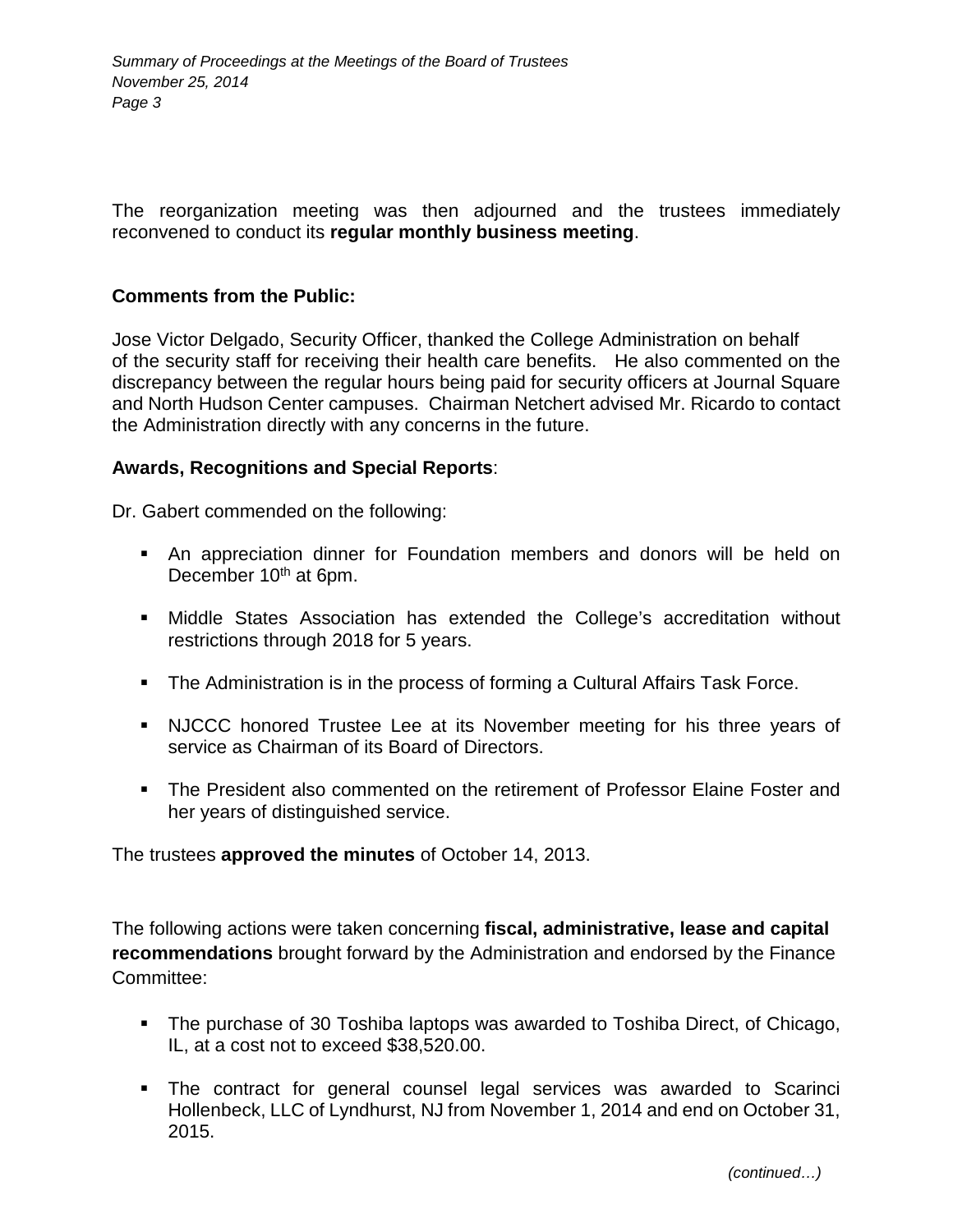- The contract for real estate counsel legal services for the College was awarded to John Curley, LLC of Jersey City, NJ from November 1, 2014 and end on October 31, 2015.
- The Board approved a sponsorship for the Annual Holiday Foundation Extravaganza, December 4, 2014 at a cost not to exceed \$26,000.00.
- The contract extension with Blackboard Incorporated of Washington, D.C. was approved for October 1, 2014 through September 30, 2015 at a total cost not to exceed \$202,472.00.
- Ordinance No. 720-12-2013 adopted by the County of Hudson was approved.
- A resolution adopting retroactive pay to contracted security personnel to comply with County Ordinance 720-12-2013 was approved.

The following actions were taken regarding **personnel recommendations** brought forward by the Administration and endorsed by the Personnel Committee:

- The retirement of a Professor of English was accepted.
- The resignations of a Dean of Non-Traditional Programs; Associate Dean of Research & Planning; EOF Counselor; and a Secretary, Social Sciences were accepted.
- Staff were appointed to the following full-time job titles: Associate Dean of Social Sciences; College Lecturer (2); Admission Recruiter; Secretary, Center for Online Learning
- The appointment of additional new and continuing part-time hires for FY15 was approved.

The following actions were taken concerning **academic and student affairs**:

- The termination of Associate of Applied Science Degree Program in Health Information Technology was approved.
- The new degree option Infant/Toddler Education, was approved for the existing AA Liberal Arts Program.